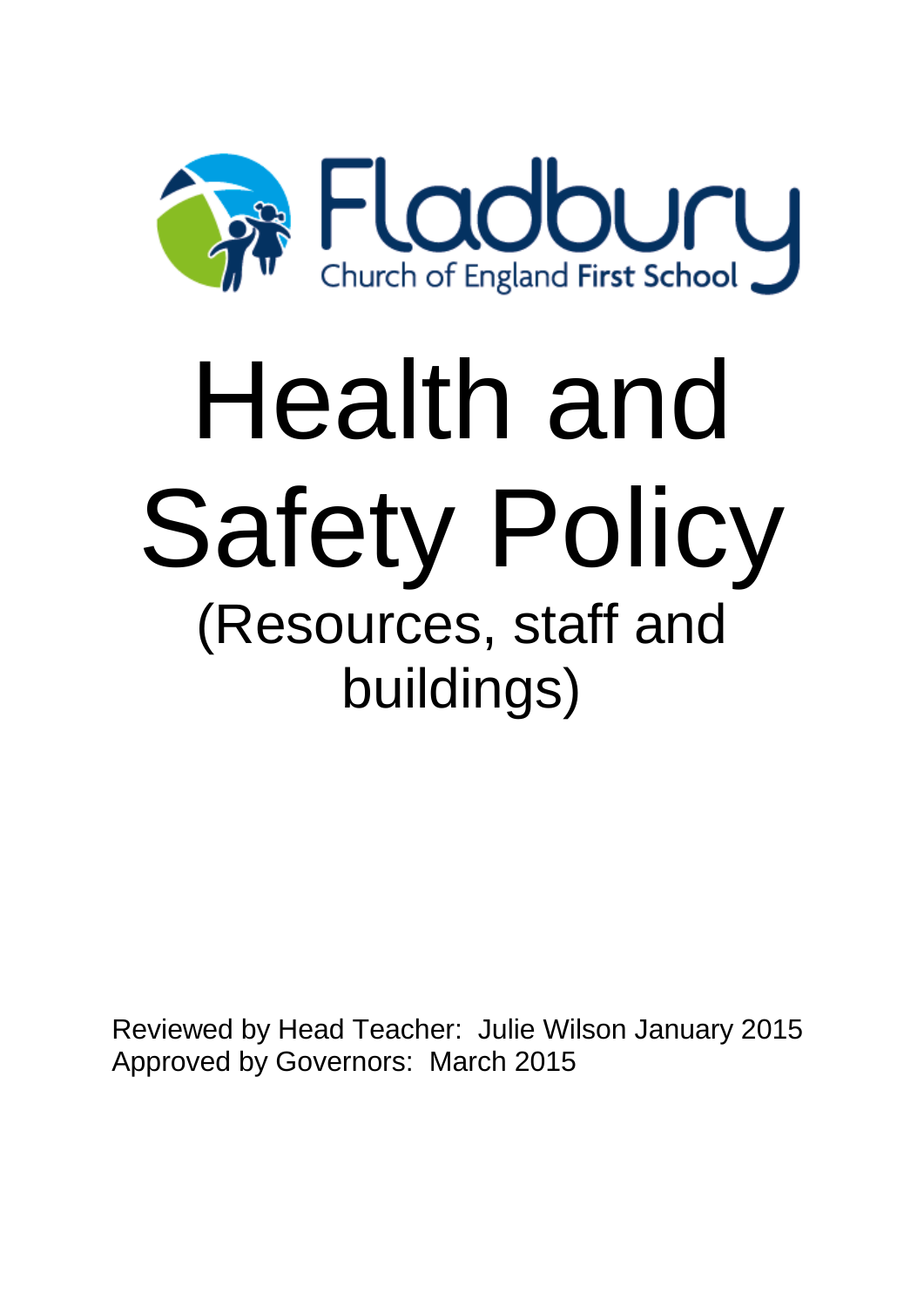# **HEALTH AND SAFETY STATEMENT**

The Governors of Fladbury First School recognise their responsibility under the Health and Safety at Work Act (1974) so far as is reasonably practicable to:-

a) provide safe systems of work, plant and equipment.

b) provide for the safe use, handling, storage and transport of articles and substances.

c) provide such information, instruction, training and supervision as is necessary for staff and pupils to undertake their work safely.

d) provide a safe place of work with safe means of access and egress for all persons using the premises.

e) provide a safe and healthy working environment with adequate welfare arrangements.

f) provide for the health and safety of persons not employed by the school, but who may be affected by its activities.

g) encourage all staff to take reasonable care for their own health and safety and to co-operate with the Governors and management of the school in carrying out their statutory duty.

h) be concerned for the levels of stress endured by staff. Pressure is part and parcel of all work and helps to keep us motivated. But excessive pressure can lead to stress, which undermines performance. The headteacher on behalf of the Governors where appropriate will consult with Occupational Health and arrange consultations as necessary.

i) require all staff to report through the appropriate channels any problem, defect or hazard likely to lead to a lack of safe or healthy conditions for themselves or others.

# **THE STAFF**

The Governors recognise the need to consult staff on matters of health and safety and will recognise the right of the staff to appoint Safety Representatives, through their recognised trade unions or professional associations. The Governors will accommodate the establishment of a School Safety Committee, as part of the Premises Committee, on which the staff Safety Representative, amongst others, may serve, should it be requested by staff or their representatives.

No individual member of staff will be required to undertake specific responsibility for any health and safety function without having first been consulted.

Staff are encouraged to report any levels of stress that they are suffering as a result of pressures experienced at school. Staff are also encouraged to report stress being experienced by fellow colleagues. The headteacher will meet with staff experiencing stress and endeavour to alleviate responsibilities or provide time for responsibilities to be actioned. Where appropriate the Headteacher will contact Occupational Health and arrange a consultation.

# **THE LA**

The Governors recognise the Statement of General Policy of Worcester County Council Education Department together with its organisations and arrangements and undertake to comply with its requirements and procedures in respect of maintaining safe and healthy places of work for the staff and pupils of the school as laid down in the Department's Handbook of Safety Information.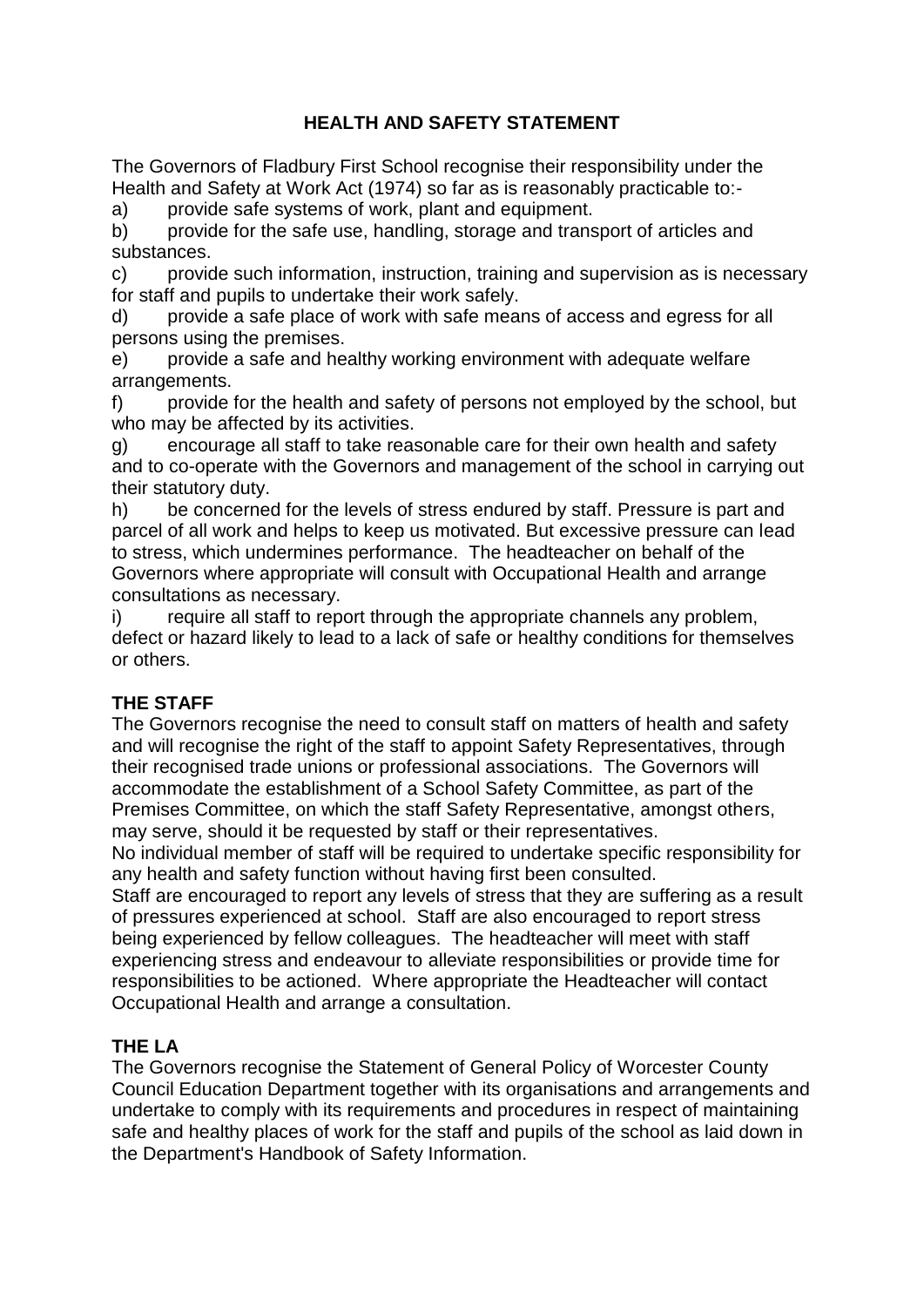The Governors recognise that it may on occasions be necessary to seek advice on specialist matters pertaining to health and safety and will consult the Health and Safety co-ordinator of Worcester Education Department or such other persons as may be necessary.

## **Finance**

The Governors recognise the need to ensure that sufficient funds are reserved for the maintenance of those items of premises and equipment.

# **RISK ASSESSMENT**

The Governors recognise their responsibility to ensure that any significant risks arising from work activities are assessed (as required under the Management of Health and Safety at Work Regulations 1992, the control of Substances Hazardous to Health (COSHH) Regulations 1988, the Manual Handling Regulations 1992 and the Display Screen Equipment Regulations 1992).

## The Governors:-

a) have overall responsibility as employer for all aspects of health and safety of employees, pupils and other persons at this school (under sections 2 and 3 of the Health and Safety at Work etc Act 1974).

b) have responsibility for appointing competent principal contractors where building or plant maintenance work is done.

c) have responsibility for appointing a competent person as Planning Supervisor in those works which fall within the scope of the Construction (Design and Management) Regulations 1994.

The Governors, through the Headteacher, are responsible for:-

a) ensuring that the school's safety policy is implemented, monitored and regularly reviewed and revised as necessary.

b) ensuring that sufficient funds are reserved for meeting their responsibilities for Health and Safety.

c) monitoring the (health and safety) need for non structural maintenance in the school. A condition survey is carried out annually by the Headteacher and representatives of the Premises Committee. Staff are asked to report any maintenance issues as they arise by recording them in the staff room. The Cleaner in Charge reports any issues to the Headteacher. Emergency items are reported directly to the Headteacher. An order for the work to be carried out is then placed.

d) advising the Support Officer Property Services of structural defects that could adversely affect the health and safety of staff, pupils and other persons.

e) the safe condition, storage and maintenance of equipment, vehicles and plant at the school, and ensuring that such equipment can be used safely in the normal running of the school.

f) ensuring that the premises, the means of access and exit, and any plant or substance on the premises are safe and without risks to health.

g) ensuring that safety rules concerning the use of premises and equipment are displayed at appropriate locations in the school and are enforced.

h) the adoption of safe working practices by staff and pupils, and by contractors when on site. Contractors will be issued with a copy of the Health and Safety Policy and to be asked to sign for its receipt.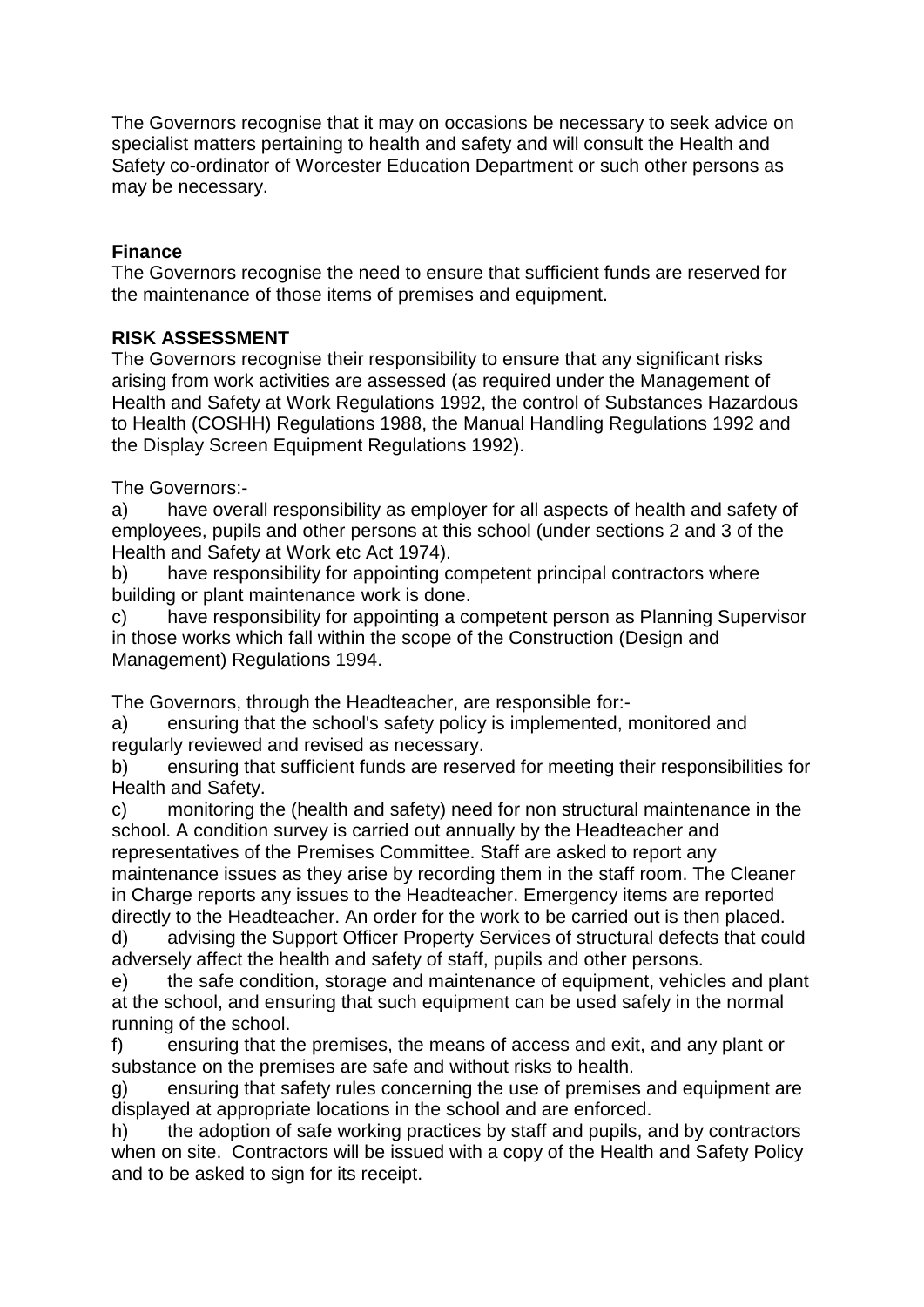i) acting to deal with potential hazards to health and safety, liaising where appropriate with representatives of the County Council and contracting organisations.

# **HEADTEACHER'S RESPONSIBILITIES**

The following areas are the responsibility of the Headteacher.

- a) The implementation of the school safety policy.
- b) Advising the Governing body of the need to review the school safety policy.

c) The day to day responsibility for health and safety in the school.

d) Ensuring that risk assessments are carried out in accordance with the Management of Health and Safety at Work Regulations 1992, in all areas of significant risk.

e) Ensuring that staff receive appropriate health and safety training.

f) Carrying out the six-monthly safety audit required by the LA.

g) Ensuring that all problems or defects affecting the health and safety of staff, pupils or other persons in the school are dealt with and reported.

h) Emergency procedures, including evacuation in case of fire or bomb threats.

i) Ensuring that adequate provision is made for the administration of First Aid.

j) Notifying the LA Health and Safety Co-ordinator of any serious accidents to pupils or any accidents to staff or other persons and any "near miss" (dangerous occurrence) situations. .

k) Notifying the LA Health and Safety Co-ordinator of any hazards or problems affecting the health, safety or welfare of staff, pupils or others that cannot be resolved by appropriate local action.

(NB. Any property problems will be notified to the school's allocated Support Officer Property Services in the first instance.)

l) Ensuring that all new material on health and safety matters, supplied by the LEA or the Health and Safety Executive, is brought to the attention of the relevant persons promptly and that folders are updated.

m) Facilitating the meeting of a Premises Committee (School Safety Committee), if it is requested by approved trade union safety representatives, and for attending such meetings.

n) Consultation with approved trade union safety representatives on any matters affecting the health, safety or welfare of any members of staff and for facilitating the carrying out of their duties, including safety inspections and attendance at training courses (in accordance with procedures laid down in the Handbook of Safety Information).

o) Informing contractors of any hazards that could affect their health and safety while working in the school (particularly in the light of risk assessments carried out and asbestos record).

# **RESPONSIBILITIES OF THE CLEANER IN CHARGE**

TTB Contractors hold our cleaner in charge role. The Cleaner in Charge is responsible for:

a) Ensuring that she is familiar with and complies with the school safety policy. She should also be familiar with the LA's Group Safety Policy "Safety of Buildings" (published in the LEA's "Handbook of Safety Information").

b) Bringing to the attention of the Headteacher any problems or defects which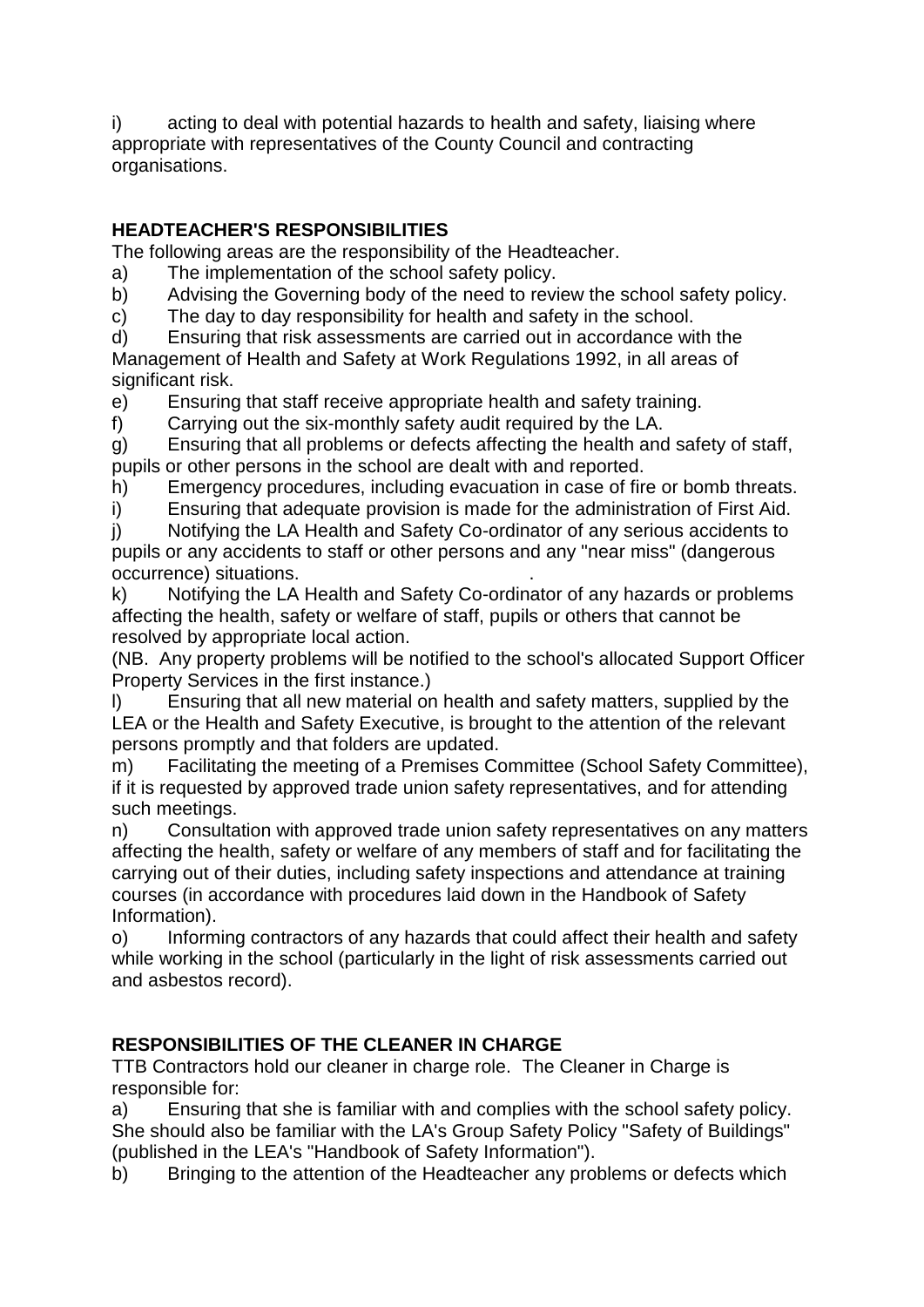might affect the health and safety of any person on the school premises.

c) Bringing the school safety policy and risk assessments to the attention of any cleaning or other staff (including contract cleaners or grounds staff) working under her direction, in so far as it affects the work of those persons (eg. in use and storage of equipment and materials).

d) Ensuring that any staff under her direct control (ie cleaners) receive adequate training and instruction in the use of any equipment or materials that they are expected to use.

e) Ensuring that all equipment and materials received have adequate health and safety information (eg. manufacturer's data sheets for COSHH assessments to be carried out).

f) Ensuring that safe procedures are laid down and used when work of a potentially hazardous nature is undertaken by herself or others working under her direction.

(NB This will include such things as working at heights on steps, use of electrically powered cleaning machines, use of chemicals (including correct use of protective clothing), carrying our of repair or maintenance work).

g) Ensuring that due warning is given of any caretaking/cleaning operations that could constitute a hazard to other users of the premises (eg signs to warn of slippery floors, uncleared ice or snow etc)

j) The safe use and maintenance of all plant and equipment and the safe use and storage of all materials used for that maintenance.

k) Ensuring the school has a sufficient supply of salt/grit in case of snow and ice.

# **The First Aider/Appointed Person is responsible for:**

Maintaining the First Aid Box(es) in line with the guidance given in the LA's Handbook of Safety Information and controlling and maintaining any other First Aid supplies as may be kept separately. (See Handbook of Safety Information).

## **THE ARRANGEMENTS**

Access and Egress:

Doors will be kept clear of obstruction by the staff. Clearance of ice and snow will be undertaken by the Cleaner in Charge.

**Accident Reporting**: (Handbook of Safety Information)

Any member of staff being aware of an accident will record the incident in the children's accident book (located in the office) or the staff/adult/visitor accident book (located in the safe). When an accident of a more serious nature has occurred they will then inform the Head or secretary (First Aider) who will take necessary action eg. notifying LEA and Health and Safety Co-ordinator.

The Forms Riddor 1, used to notify the LEA of specific accidents, will also be kept in the office and completed by the Head or secretary.

If any child receives a minor bump to the head (head bump note), a note will be made available from the office to inform the parents of the incident. We will also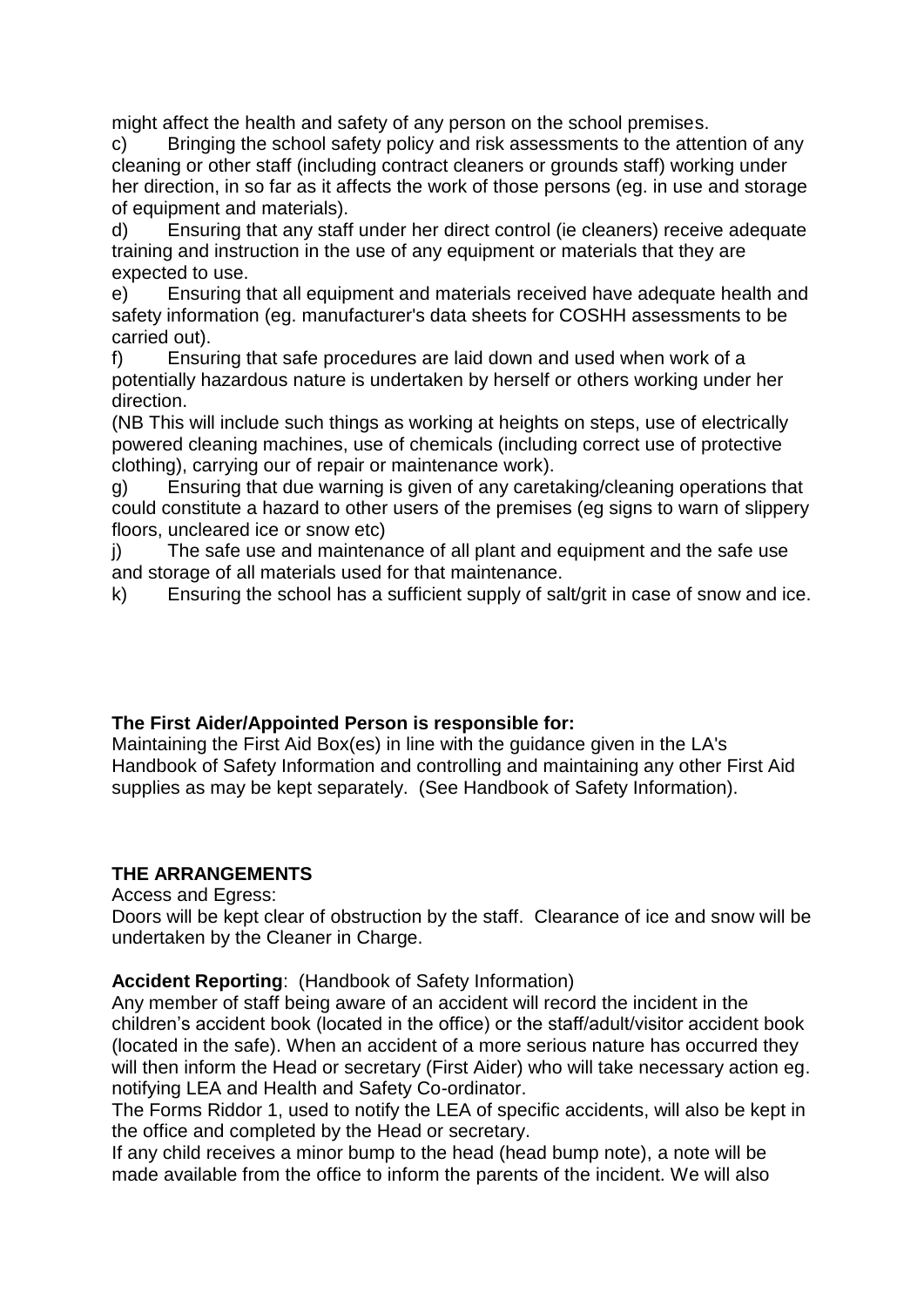issue a minor injury note (bump note) to inform parents of the incident.

## **Building Repairs and Contractors:** (Handbook of Safety Information)

The Head will discuss with any contractors appropriate working conditions to ensure the health and safety of pupils and staff at all times.

## **Cleaning:** (Handbook of Safety Information)

Warning signs will be used by the cleaner in charge or cleaner when floors are wet and slippery.

## **Communications:**

School Health and Safety Book. The Head or secretary will keep a record of any problems or defects reported to them by staff. The book shall be kept in the staffroom.

**Consultation:** Trade Union Safety Representative (Handbook of Safety Information)

**Display Screen Equipment (VDU's):** (Handbook of Safety Information) HWCC Booklet Code of Guiding Principles and leaflet Information for Users.

## **Fire Alarms:** (Handbook of Safety Information)

The alarms and subsequent evacuation of the building will be tested half termly by the cleaner in charge. A different alarm will be selected each month and a record of the alarm tested and time taken to evacuate the building will be kept.

## **Fire Appliances:**

These will be checked annually by the fire service on behalf of the LEA. Visual checks will be carried out by the Headteacher and Cleaner in Charge.

# **Fire Prevention:** (Handbook of Safety Information)

Teachers will be instructed to take care in the types of materials used for displays and the position of the displays relative to light bulbs and electrical appliances. Matches will be carefully used in all aspects of school life. Matches are used during assemblies. They are stored in the office and returned immediately after use.

## **First Aid:** (Handbook of Safety Information)

Named first aiders can be located in the school office. The Headteacher is responsible for ensuring qualifications are up to date. All staff are instructed to use gloves wherever blood or other body fluids are involved. Mrs Marlow is responsible for the stocking and maintaining of the First Aid cabinet.

## **Flammable Substances:** (Handbook of Safety Information)

Aerosols, paints and fluid will be kept out of the reach of children in the caretaker's storeroom.

**Hazardous Chemicals:** (Handbook of Safety Information)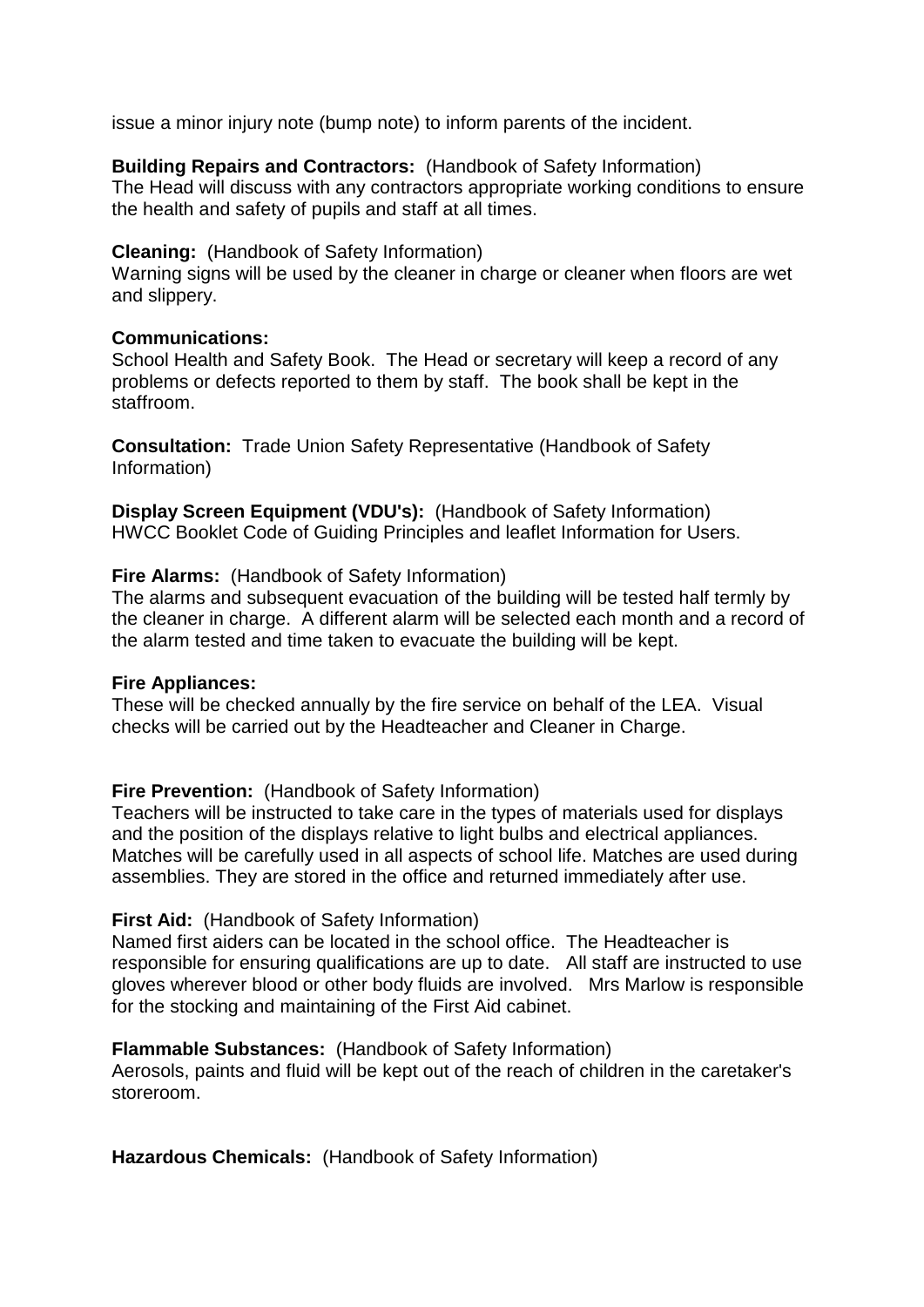## **Information and Publications:**

The Handbook of Health and Safety Information (red folder) is kept in the school office. Publications are distributed by the Head or staff to the appropriate people.

**Machinery and Plant:** (Handbook of Safety Information) See Portable Electrical Appliance Testing.

The Boiler room is kept locked with the key held in the office. The Boiler room will be kept clear at all times. All electrical equipment (computer, TV's etc) will be checked once a year as required. All teaching and non-teaching staff will report any potentially dangerous machinery to the Head for immediate attention. If any machinery is potentially dangerous it will be removed from use immediately. Contractors (heating engineers) will be required to record their visit and the work carried out in a book kept in the Boiler room.

**Medicines:** Handbook of Information for Schools

#### **Monitoring:**

A twice yearly Safety Audit will be carried out at the end of April and November.

**Protective Clothing:** (Handbook of Safety Information) Appropriate goggles will be worn when necessary eg for Science or D & T activities.

#### **Playground Safety and Supervision:** (Health and Safety Information)

At morning break one member of staff will be on duty on the playground, one will be on duty supervising the pre-school children. At lunch time similar arrangements will apply.

#### **Portable Electrical Appliance Testing:**

All staff will report any concerns or damage to appliances to the Headteacher. If potential danger exists staff will remove the appliance.

Annual tests will be carried out as required by a appropriately qualified person.

#### **Public Performances**: (Handbook of Safety Information)

Fire exits are clearly indicated and pointed out to participants. The fire exit sign will automatically light in an emergency.

Seating will be arranged to allow necessary access and exit pathways.

#### **Reporting:**

The Headteacher will report on Health and Safety issues initially to the Premises Committee and this will be reported onto the Full Governors meeting.

#### **Risk Assessment:**

Risk assessments have been completed for all areas of the school. They are reviewed as part of the School monitoring programme – SDP. Changes are made to them as necessary.

#### **Security:**